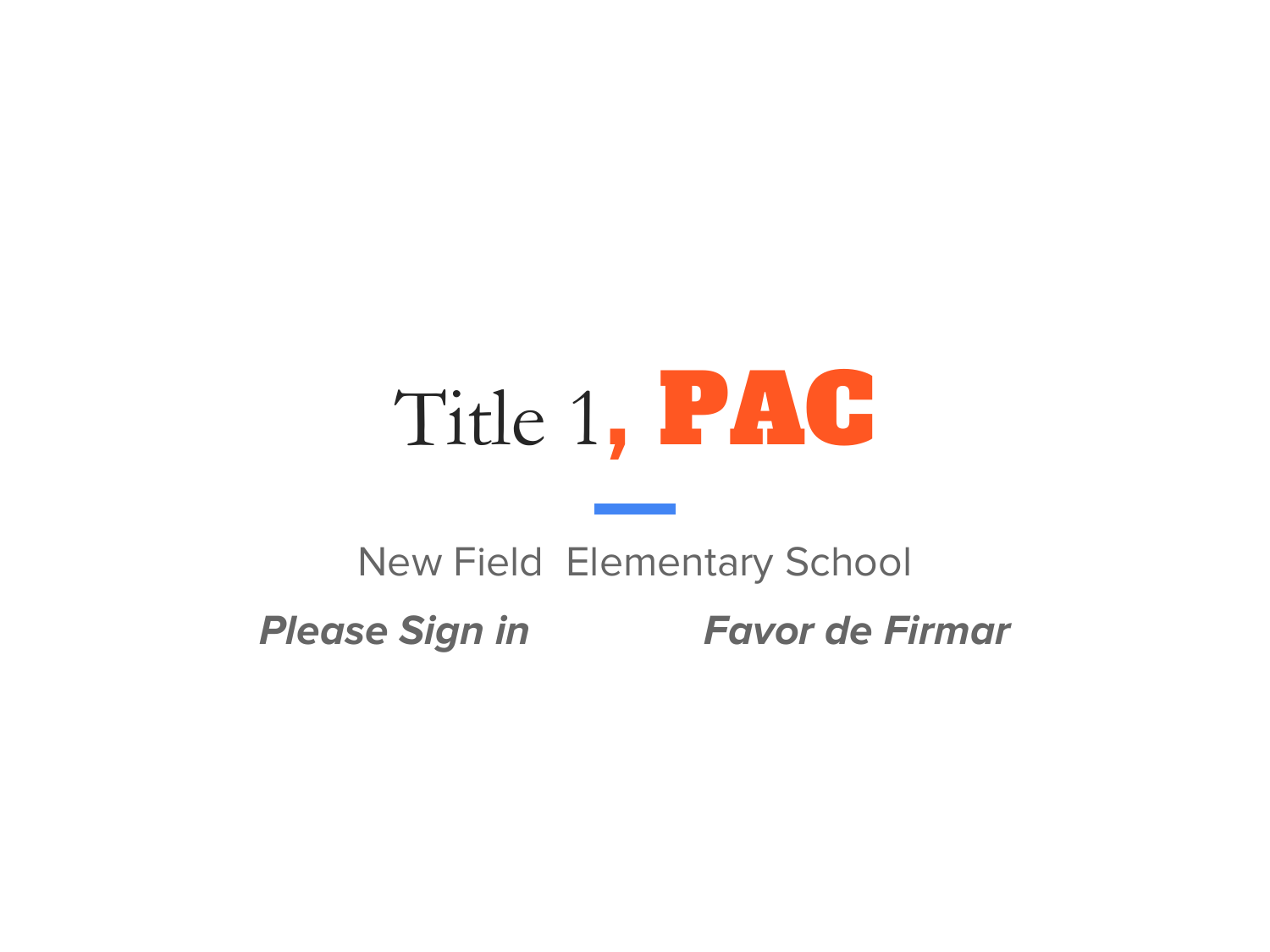### **TITLE I SCHOOL COMPLIANCE OBLIGATIONS**

• **As a condition of receiving Title I funds, the district and schools must involve parents in the education of their children (***we of course want to do this anyways***).**

#### **Schools that receive Title I funds must annually:**

- Conduct a meeting of Title I parents to inform them of the school's and district's Title I Programs
- Conduct a meeting to organize a Parent Advisory Council and, thereafter, facilitate meetings of the Title I PAC during the school year
- Write, with parent input, a Title I Parent Involvement Budget Plan
- Write/Revise, with parent input, a Parent Involvement Policy and School-Parent Compact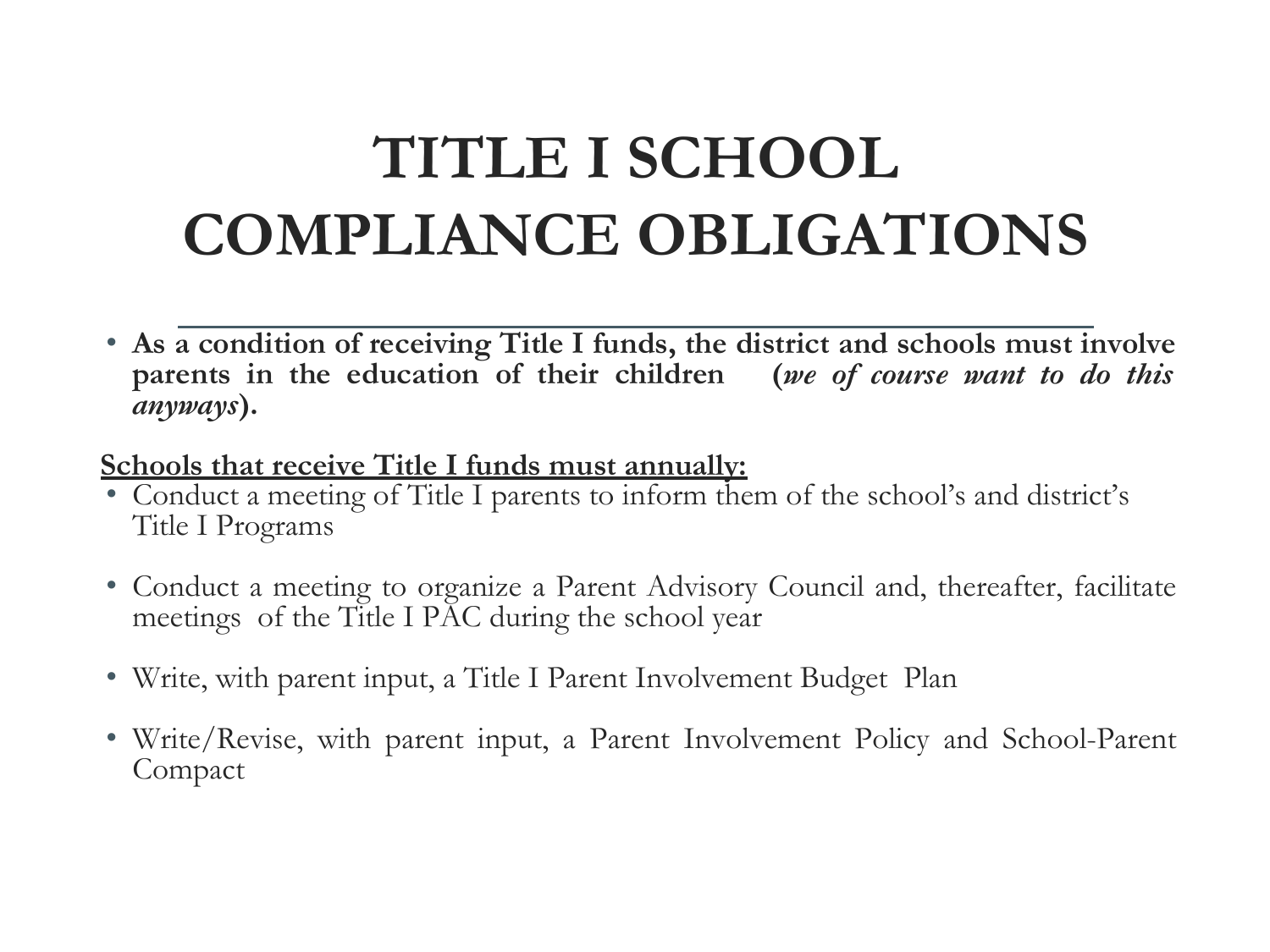## PAC Annual Meeting Agenda

- 1. Welcome
- 2. What is Title I?
- 3. What is PAC?
- 4. Parent Involvement Compact
- 5. School Improvement Plan (CIWP) & School Budget
- 6. Parent Involvement Budget
- 7. Organizational Meeting Date & Mandated Survey
- 8. Volunteering, Parent Survey, Local School Council, Friends of the Fields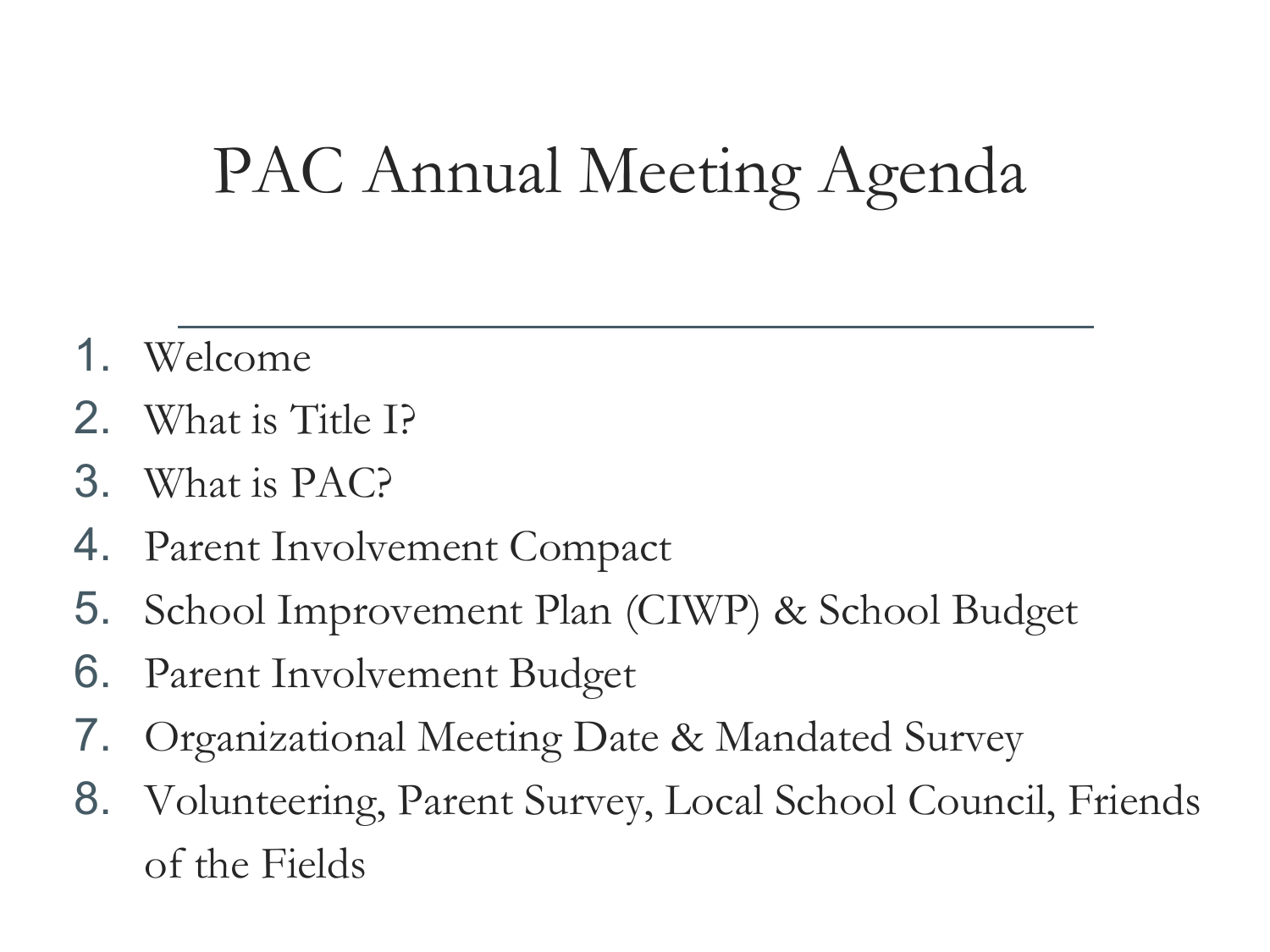### History of Title I

- Began in the mid 1960's
- Largest **federal assistance program** for our public schools
- Title I, Part A
- Elementary and Secondary Education Act of 1965
- No Child Left Behind Act of 2001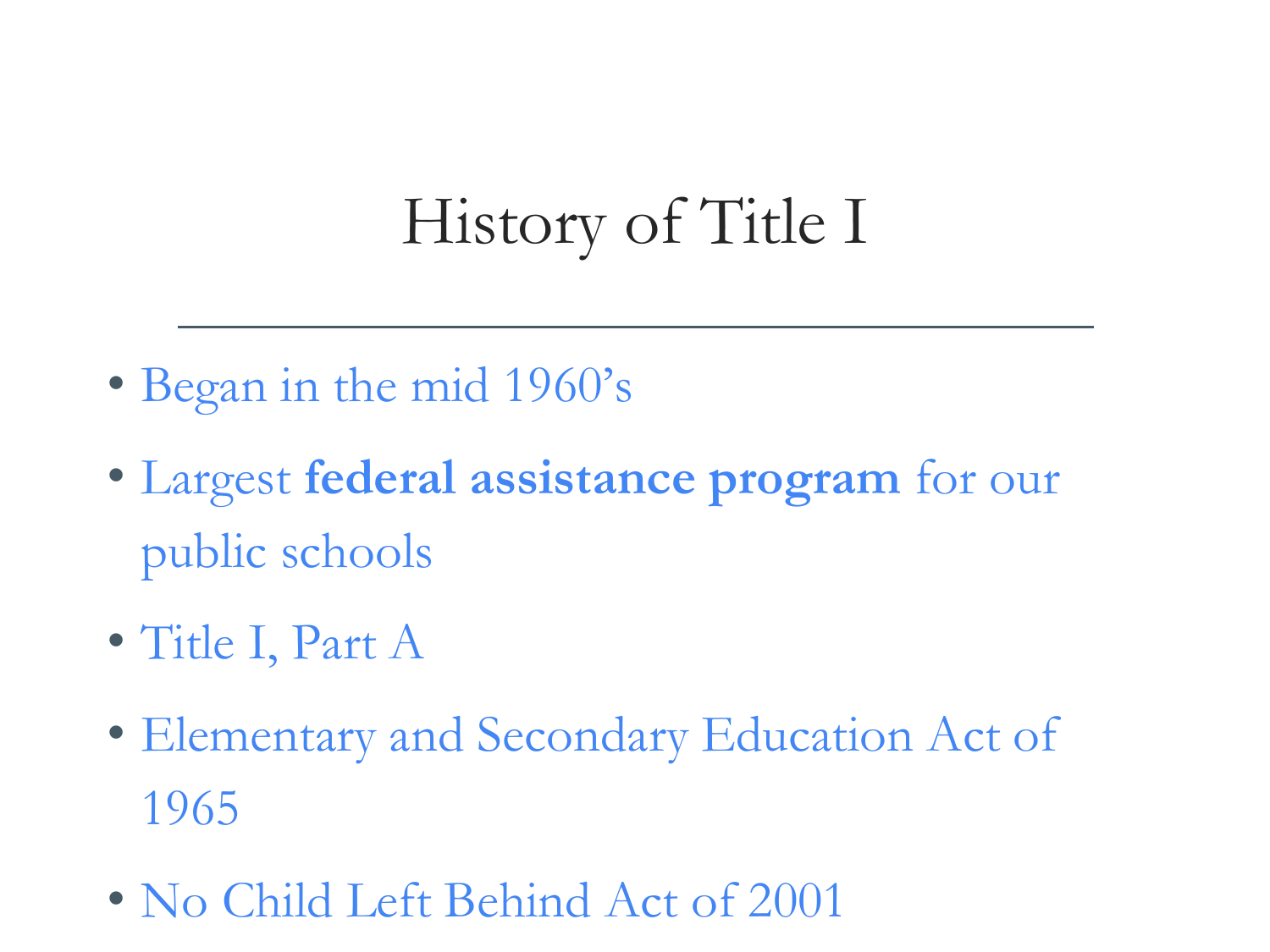### Goal of Title I Funding:

- To provide extra help to students who need it the most.
- •Helps students work toward meeting the performance standards set by individual states.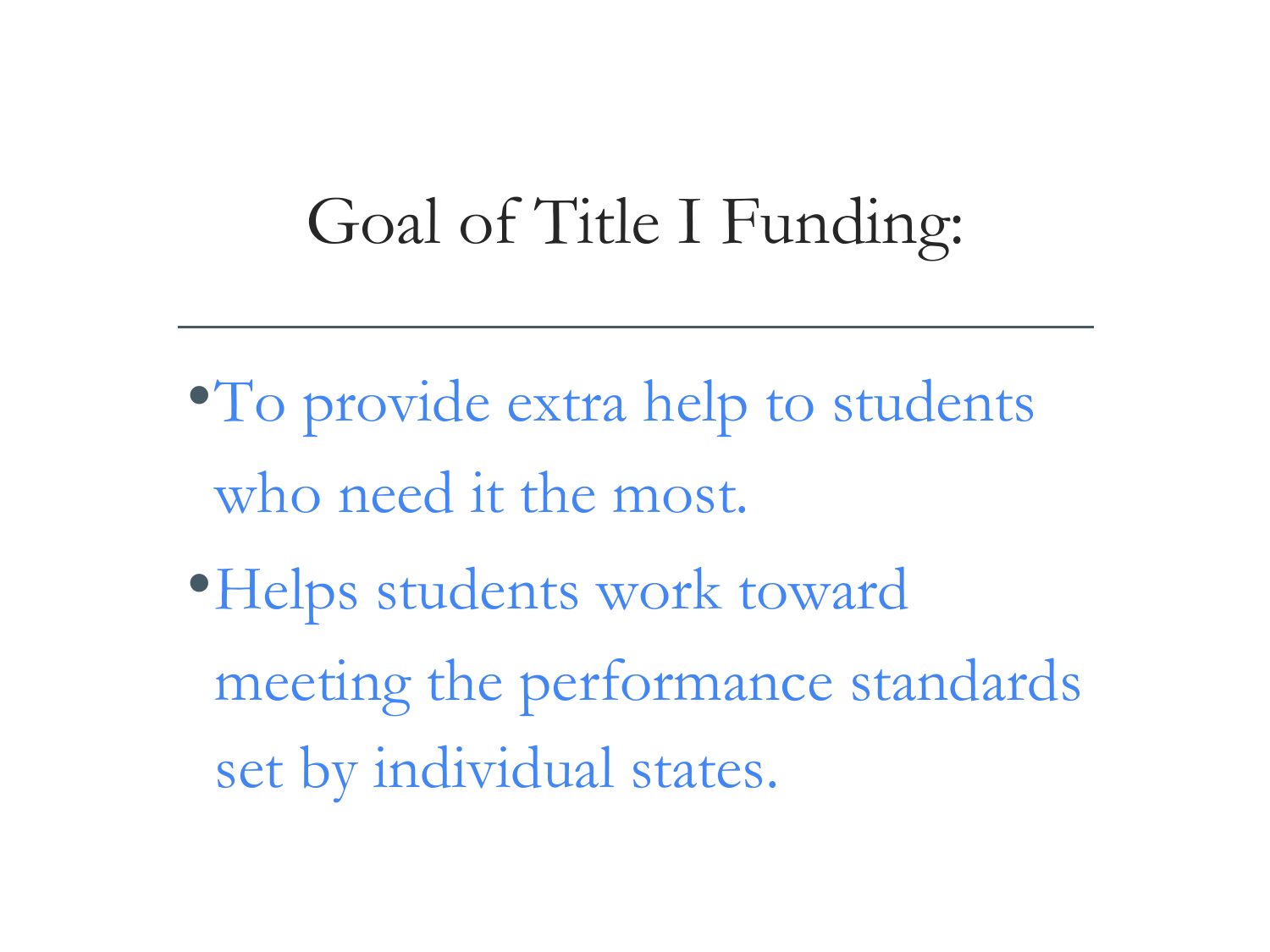### Who is served by Title I?

- Millions of children, across the country, in elementary and secondary schools
- Roughly 98% of Chicago Public Schools receive Title I funding
- Title I also serves children who attend parochial and private schools (**under certain conditions**)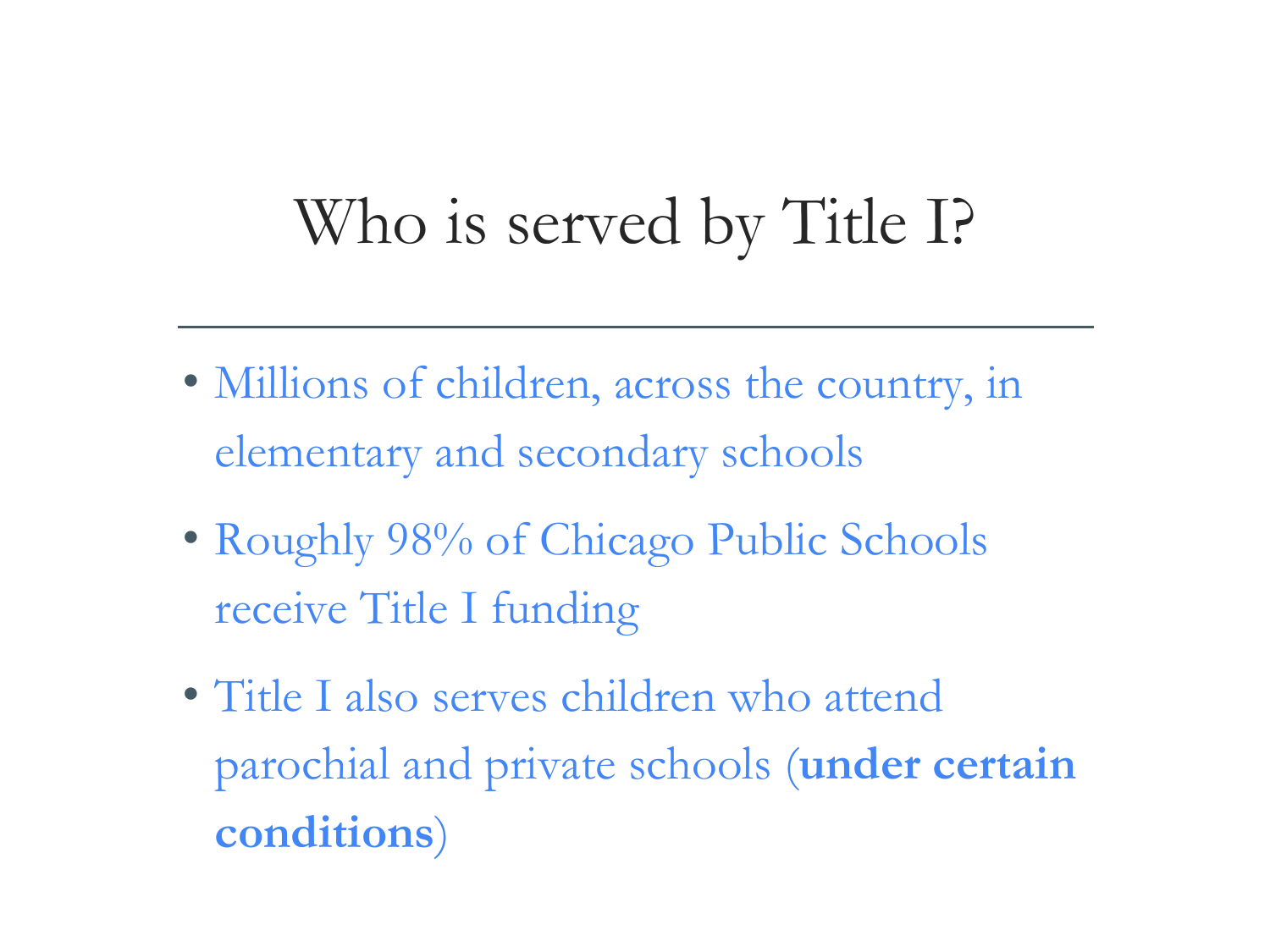### Qualify vs. Served

• Districts **qualify** for Title I funding based on the number of **low income** students residing within the district.

• Students who **receive services** are those who show an academic need.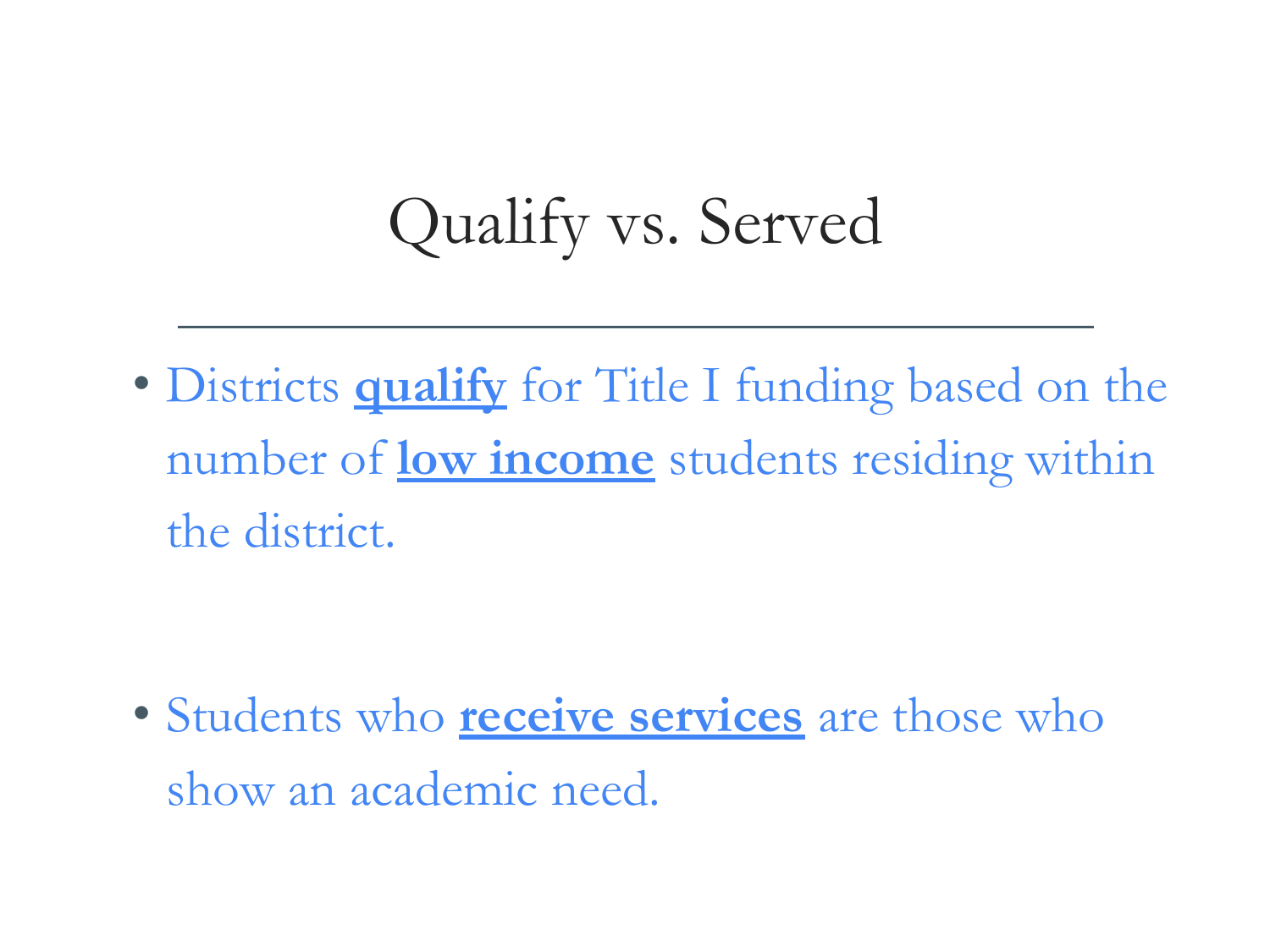### Targeted vs. Schoolwide

• A **targeted program** serves the students who are at academic risk and typically have less than 40% of their population being low income.

• A **schoolwide program** is for schools or districts whose low income population is greater than 40%.

*New Field is a school wide program*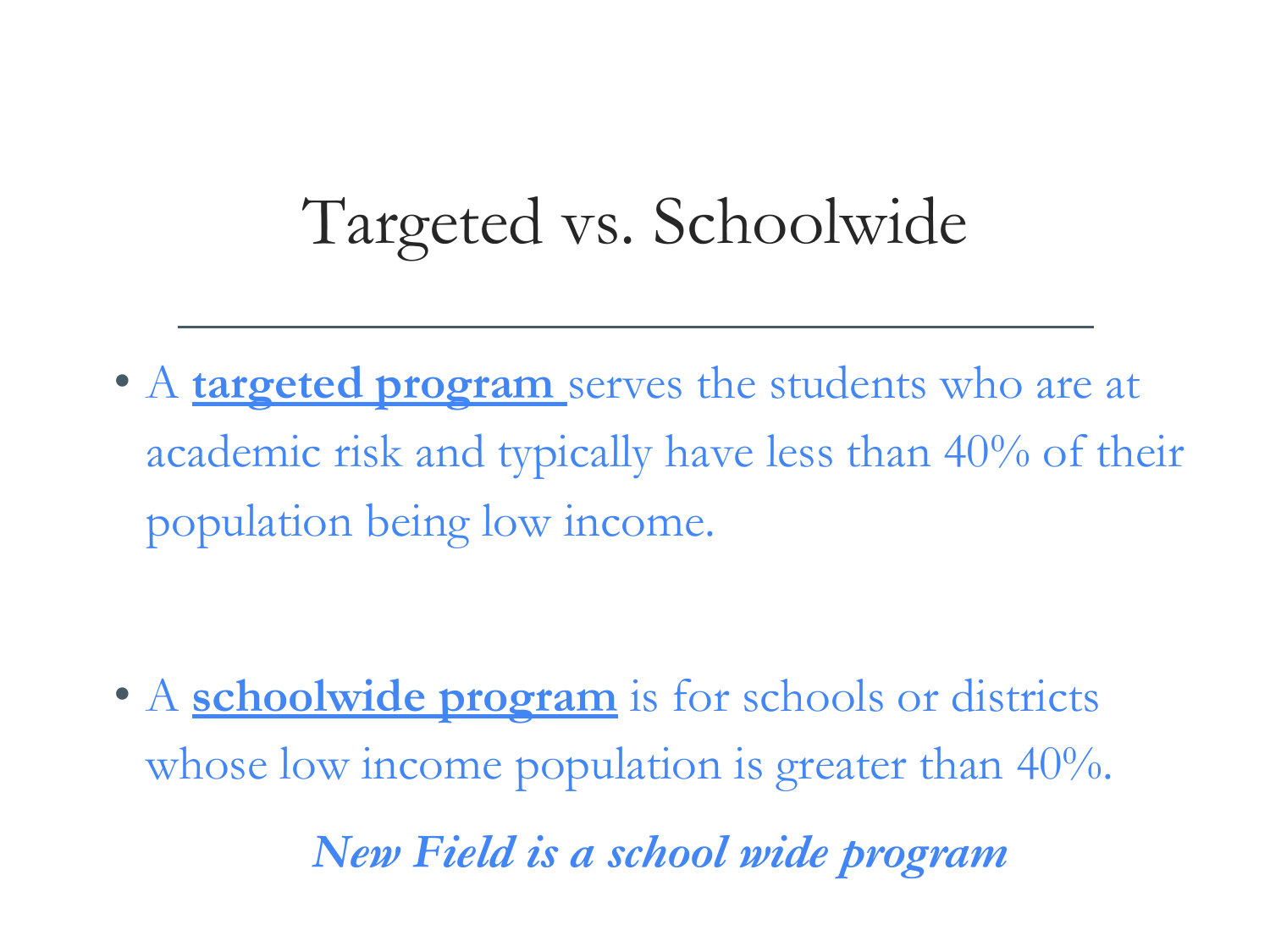### District and School Level Title I Parent Involvement Policies

- Annual meeting required
- Parents notified their child will participate in Title I
- Parent Conferences
- School-Parent Compact
- Regular Meetings
- Notify parents of resources available to them
- Assist parents in attending workshops
- Information in language families understand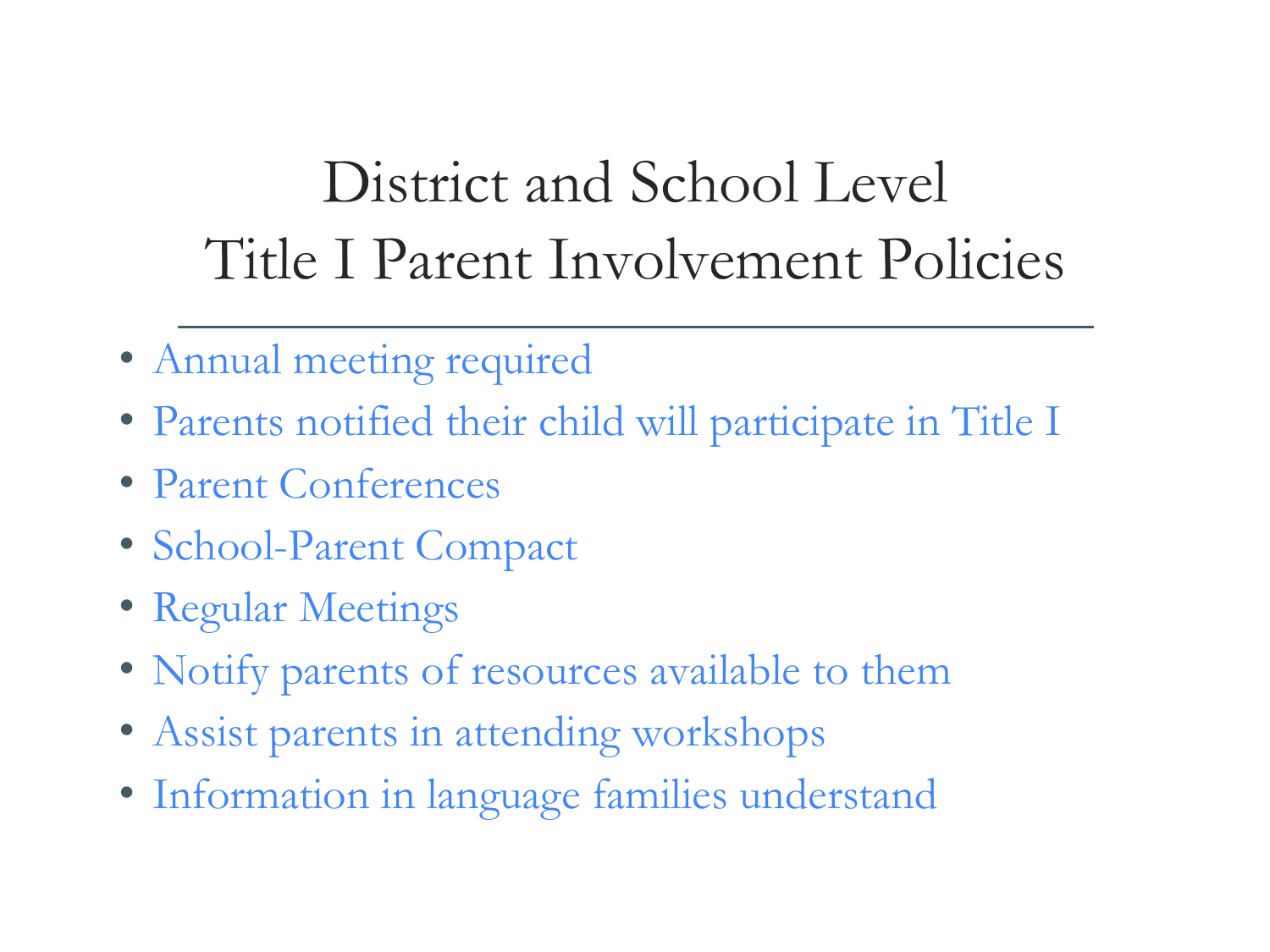### Title I Parent Compact

### •**Outlines:**

- School District Responsibilities
- Parent Responsibilities
- Student Responsibilities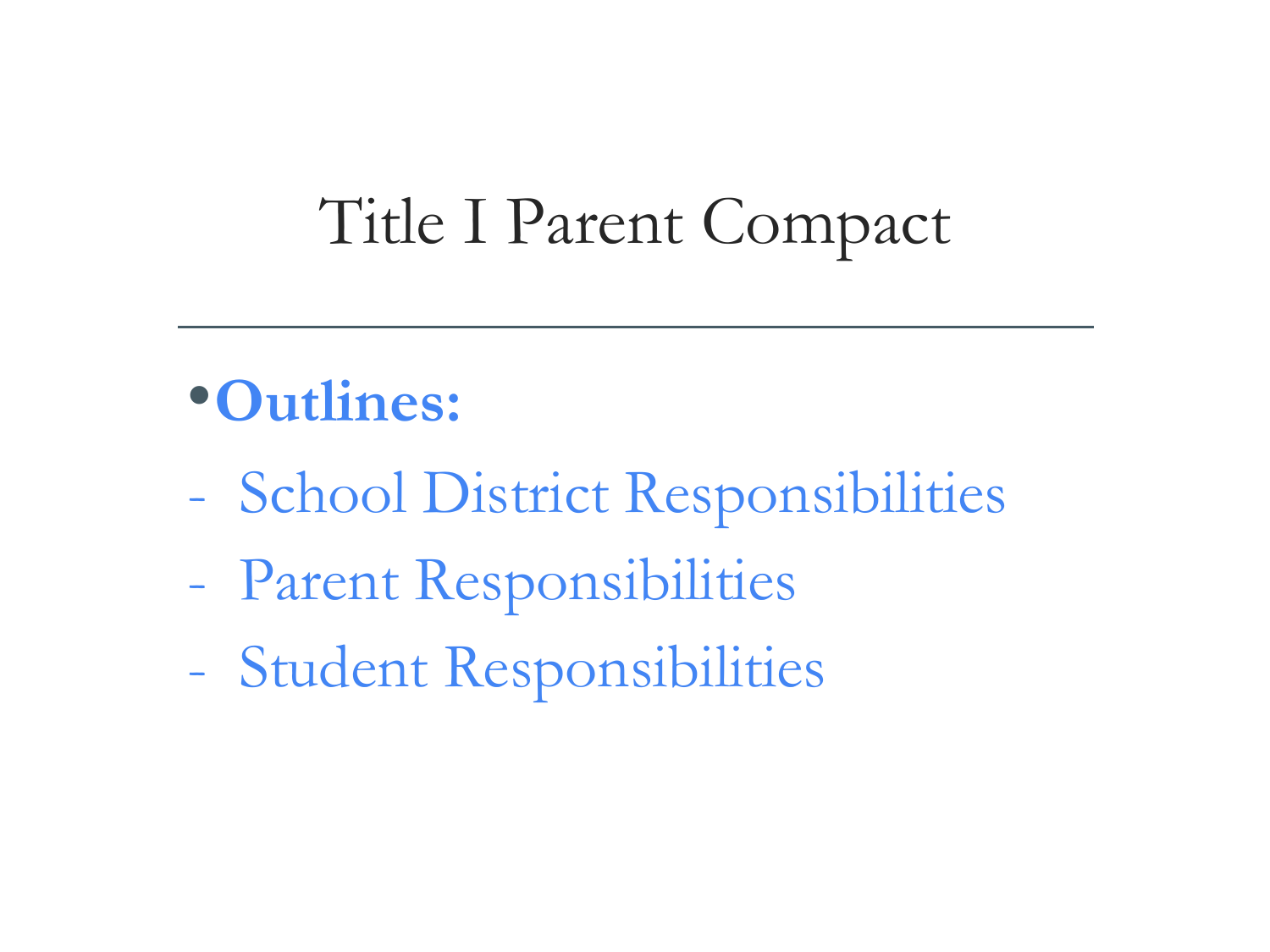### What is PAC?

The Parent Advisory Council (PAC) serves as a school advisory group by providing input on Title I programs, developing the school/parent compact and parent involvement policy.

**The primary goal of the PAC is to empower parents and assist their children to achieve educational goals, including but not limited to, graduating from high school.**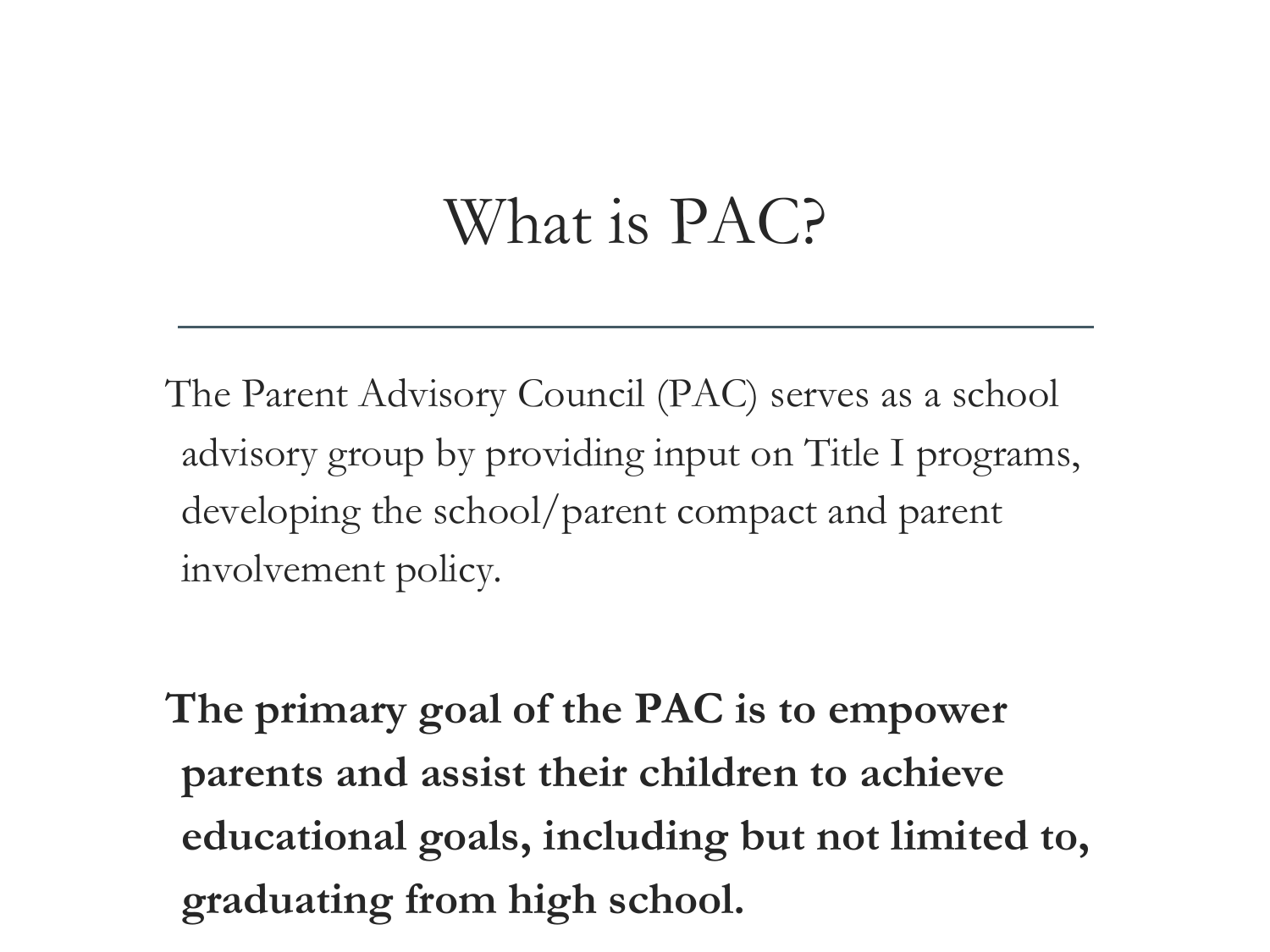### PAC Activities

#### Title I PAC activities shall:

- Provide assistance, support and training to parents to improve their literacy and parent skills;
- Provide information to parents that will enable them to work with the school to promote their children's grade level progress
- Work with teachers, staff and parents to involve parents as equal partners in the education of students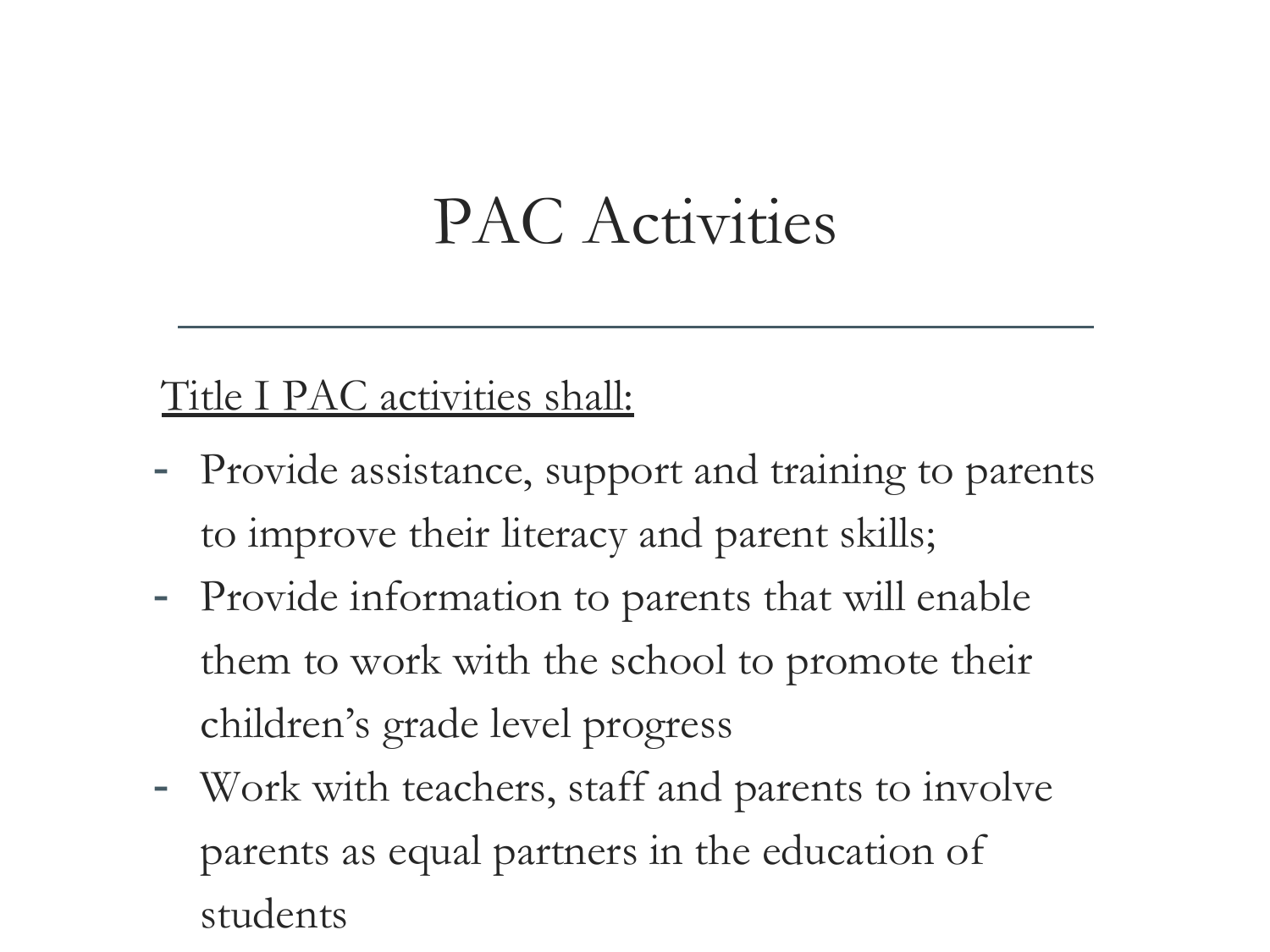### School Improvement Plan CIWP

The Continuous Improvement Work Plan (CIWP) is the strategic planning process of schools that also meets the federal and state requirements of a school improvement plan. This plan establishes a school's mission, and the strategies and milestones the school will take to accomplish its goals.

The CIWP follows a continuous improvement cycle, where goals, strategies and milestones are monitored regularly and adjusted as needed.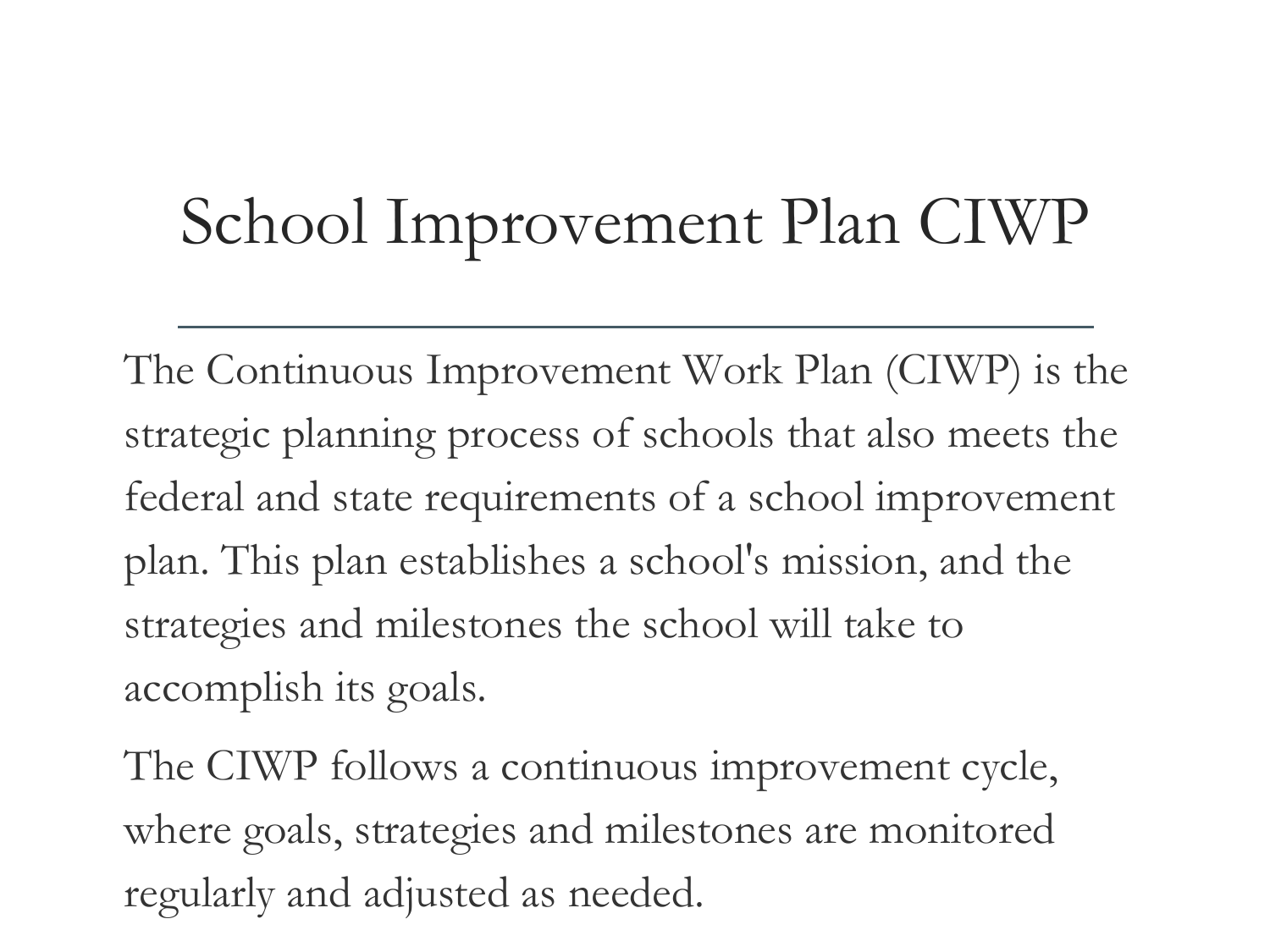### School Improvement Plan CIWP

- 1. At a Glance  $\rightarrow$  Details the specific work for this school year (1 page)
- 2. CIWP  $\rightarrow$  The full, detailed document (37 pages)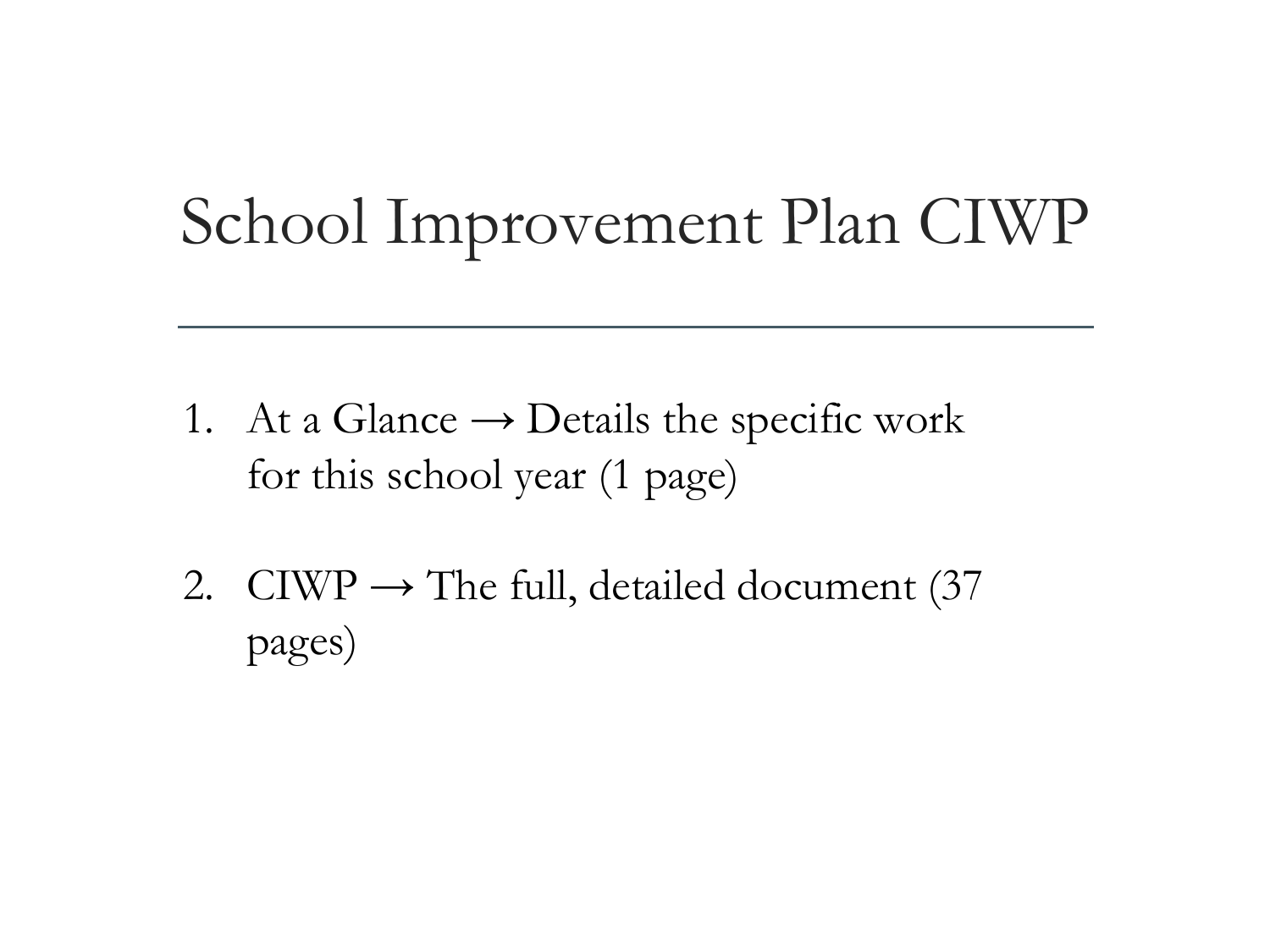### New Field Funding Overview

- 115 Local & State Dollars (Least Restrictive)
- 332 Federal Dollars (Most Restrictive)

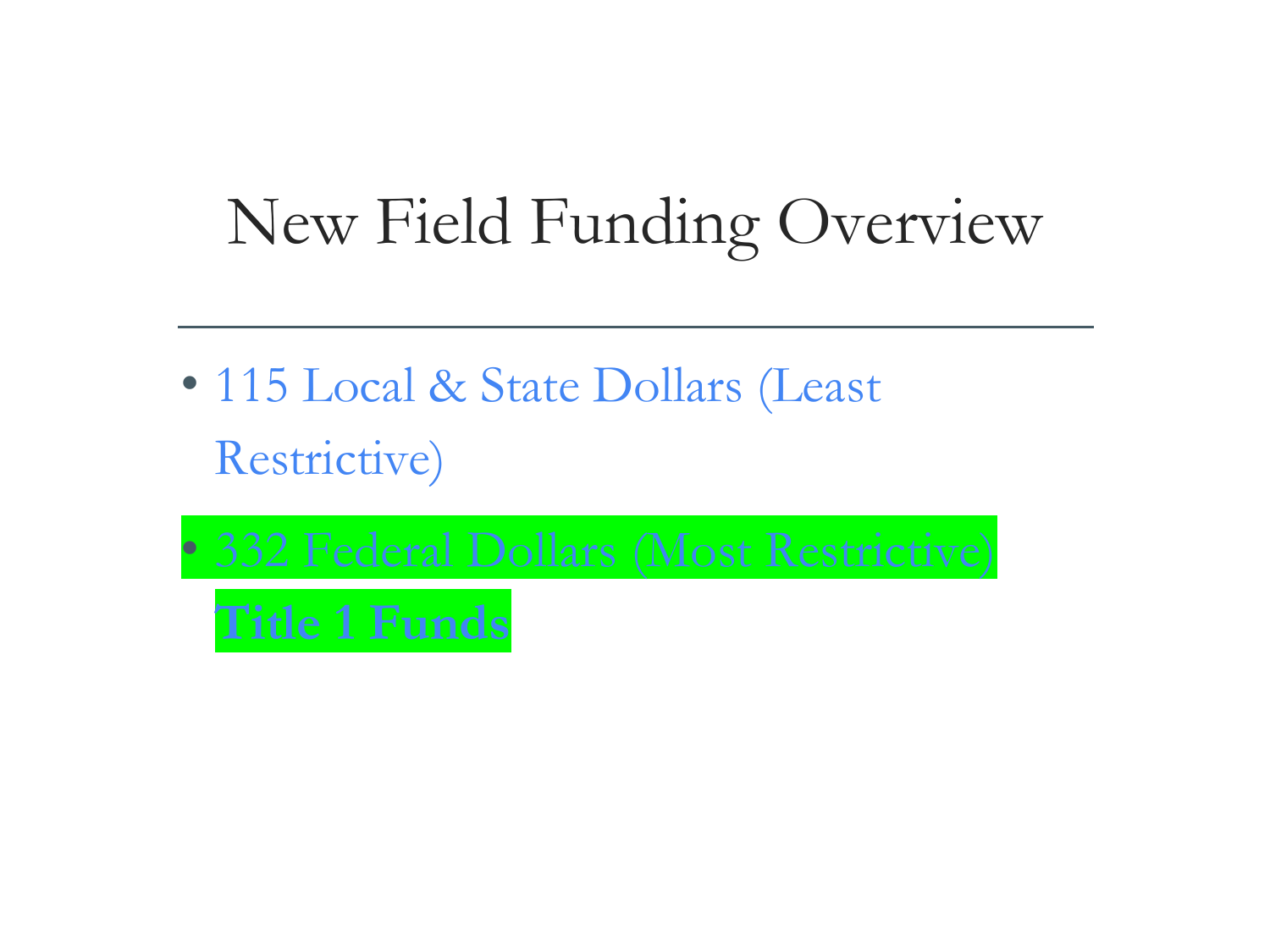### 2018 - 2019 School Budget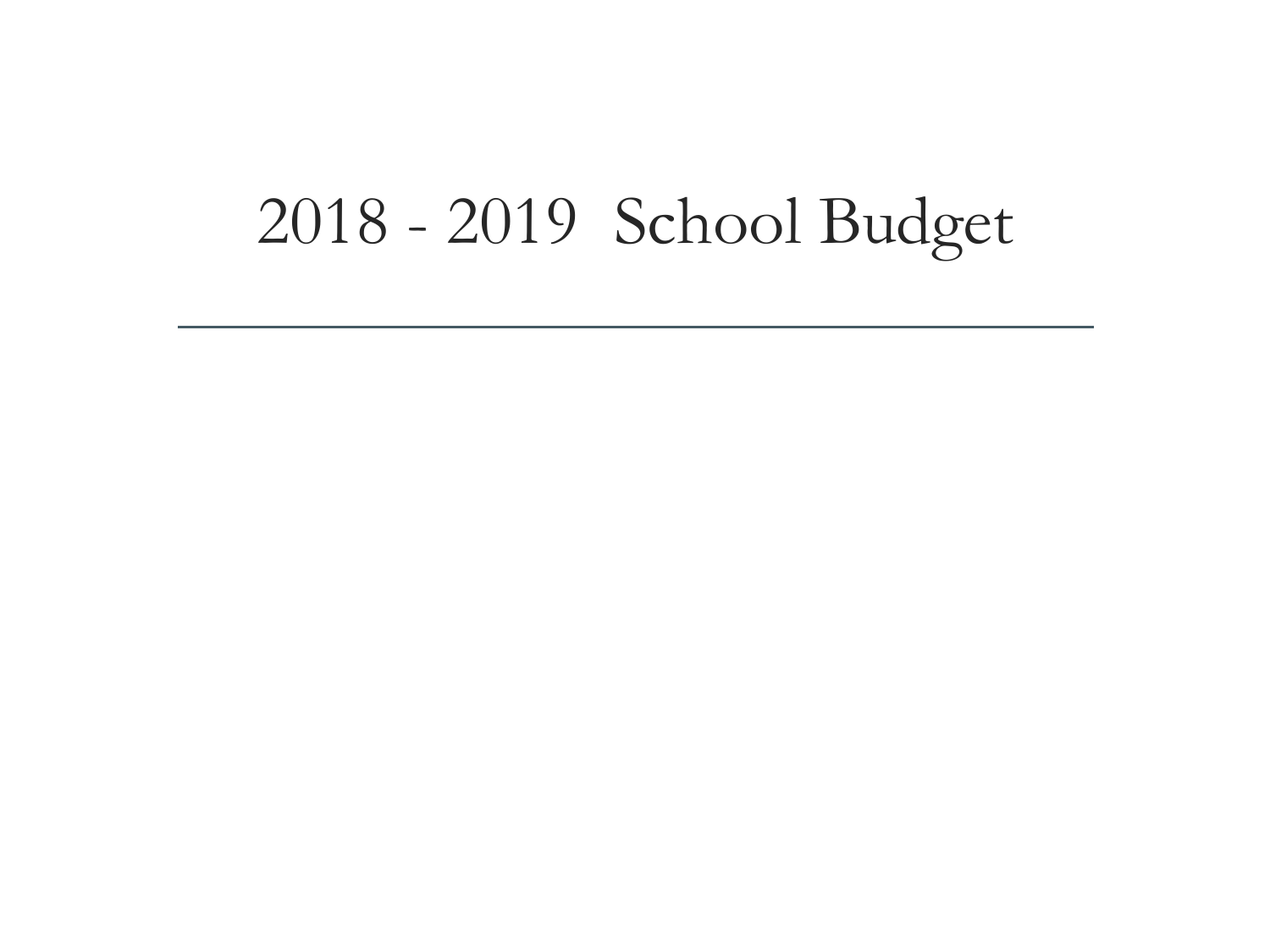### Title I Program Funds

| <b>Title I NCLB Parent Funds</b><br><b>Budget Allocation: \$3,207.00</b><br><b>**Based on FY18 current allocation %</b><br>$-$ \$912.14 FY18 |                                                                                                                                                                    |                                        |
|----------------------------------------------------------------------------------------------------------------------------------------------|--------------------------------------------------------------------------------------------------------------------------------------------------------------------|----------------------------------------|
| <b>Current</b><br><b>Staffing</b>                                                                                                            | N/A                                                                                                                                                                |                                        |
| <b>Bucket</b>                                                                                                                                | N/A                                                                                                                                                                |                                        |
| <b>Budget</b><br><b>Lines</b>                                                                                                                | Furniture for parent resource library<br>Presenters, seminar fees, professional/administrative<br>services<br>Food<br>General supplies for parent resource library | \$771<br>\$1,2<br>18<br>\$352<br>\$866 |
| <b>Available \$</b>                                                                                                                          |                                                                                                                                                                    | \$0                                    |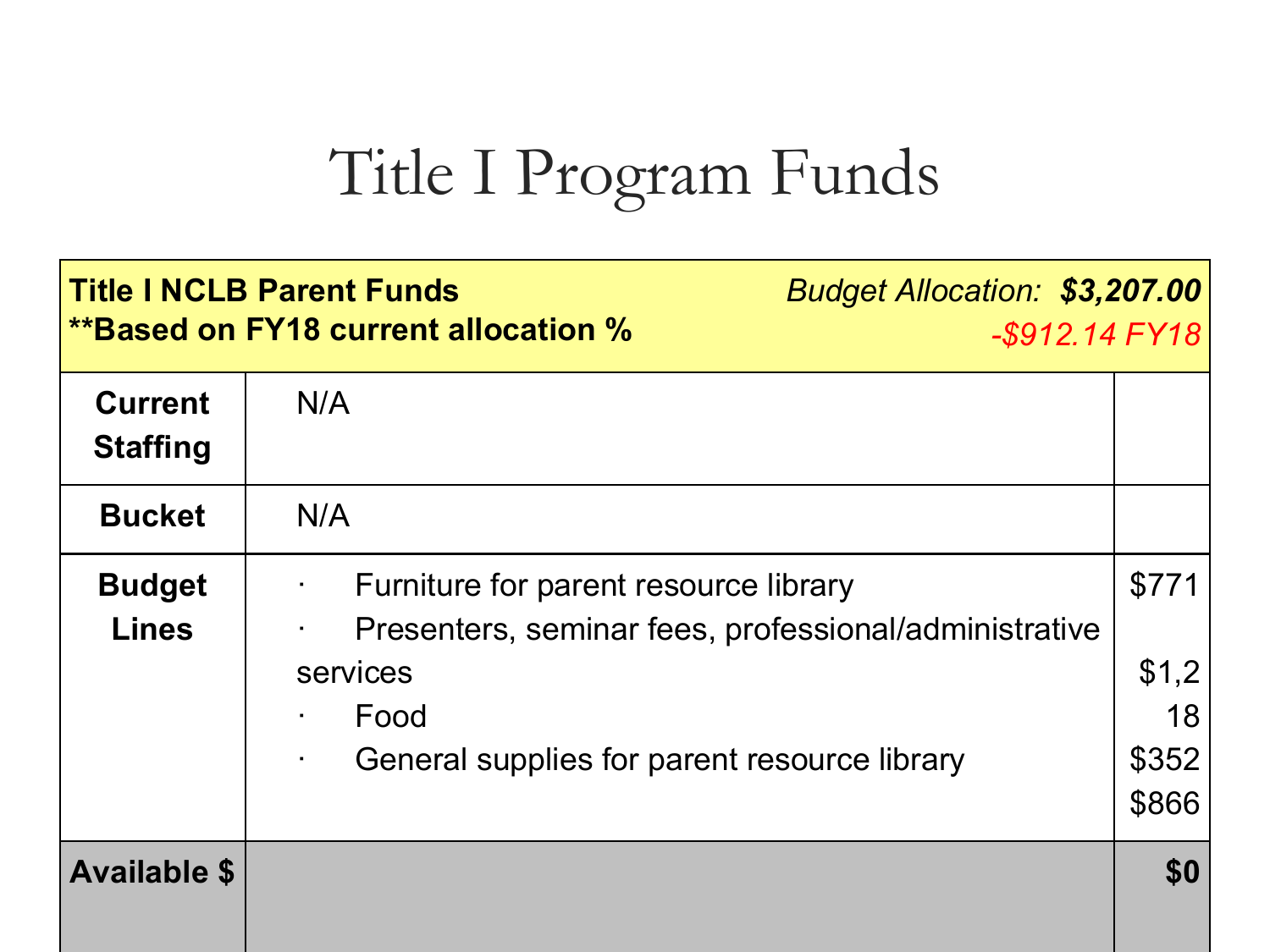### Title I Parent Funds

*We will create our SY19 Budget at our Organizational Meeting on October 11, 2017*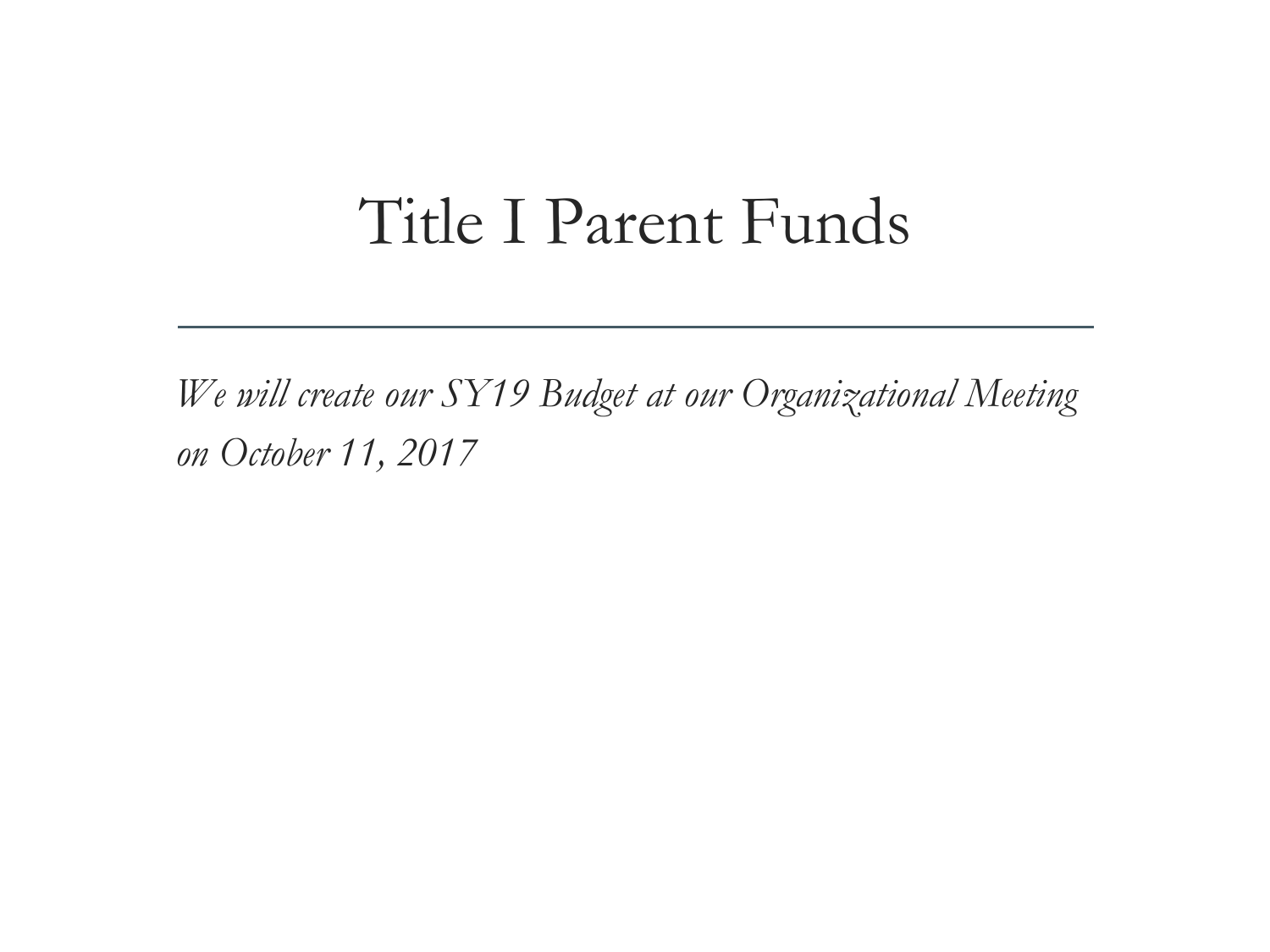### PAC Organizational Meeting

**Get involved!** We need parent members to serve on our PAC.

**New Field Organizational PAC Meeting: October 11, 2018, 9:00 AM** 

#### We will:

Elect Officers

Create Parent Funds Budget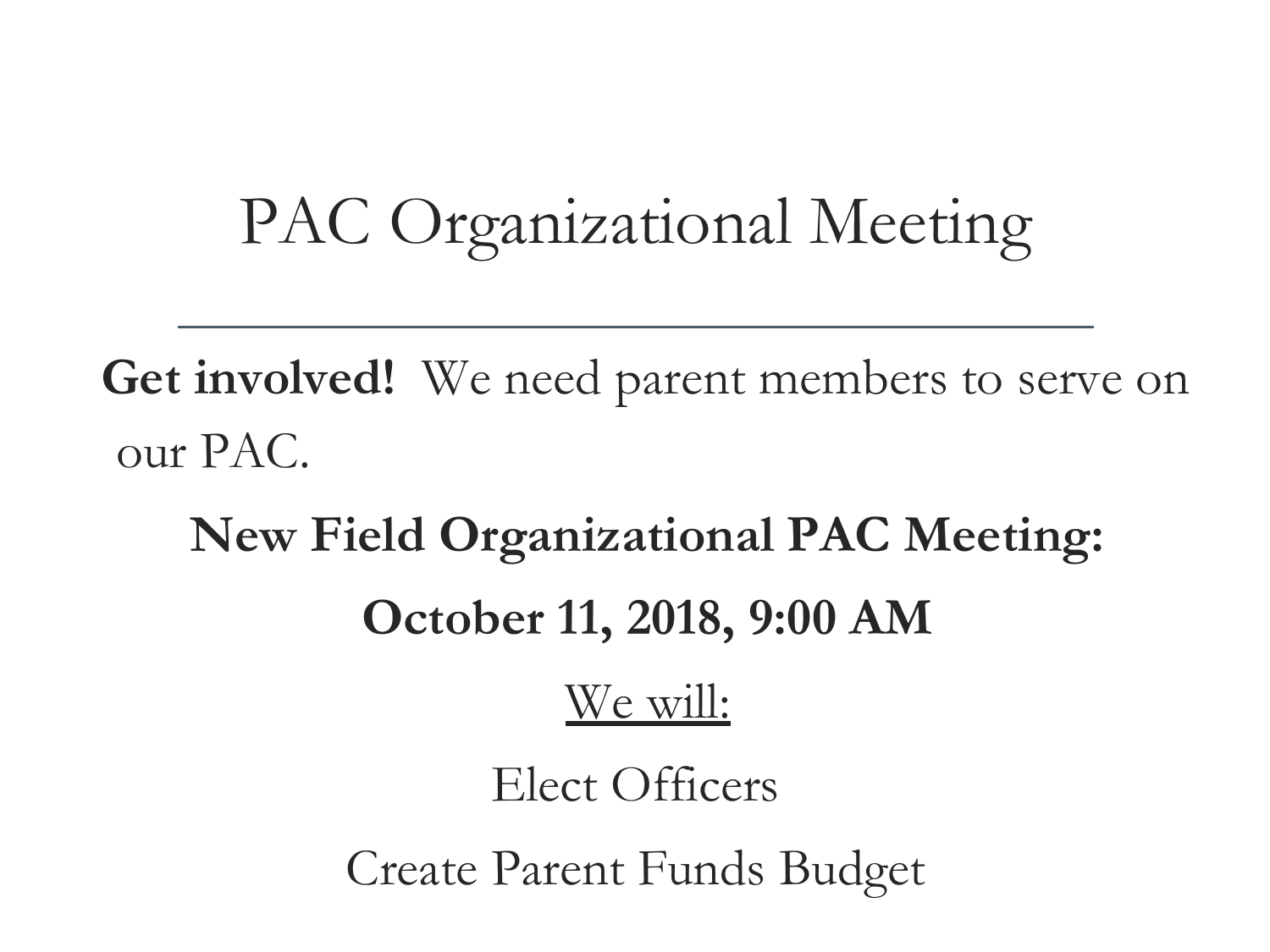### Other Ways to Get Involved

1. Local School Council

2. Volunteer!

#### 3. Friends of the Fields

4. Take the Parent Interest Survey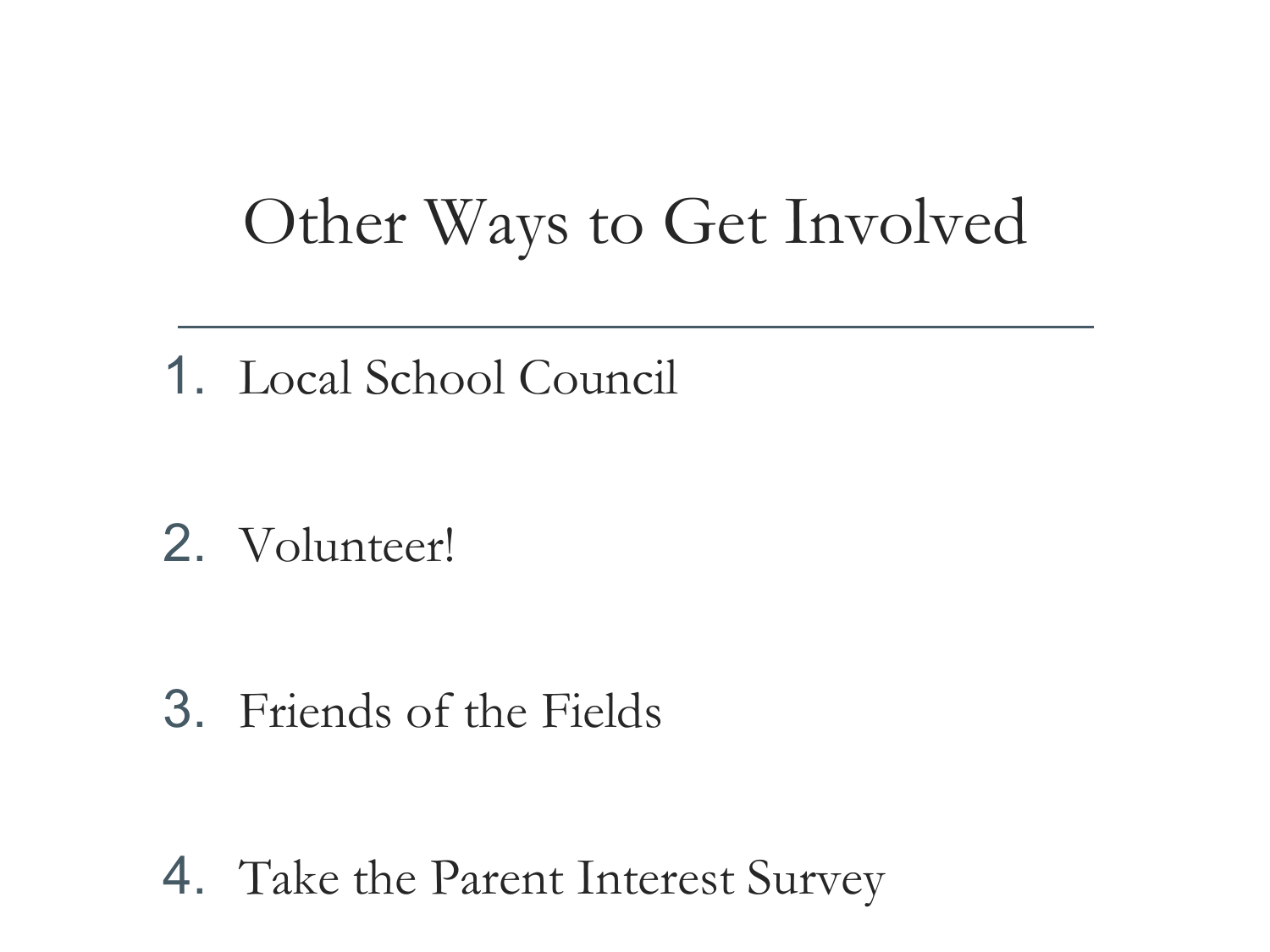### Parent Room

- Parent Room is located on the second floor
	- 4-5 laptops for parent use
	- Printing capabilities
	- Break space if volunteering in the school
- For use during normal school hours
	- Sign in at front desk
	- Get a badge, proceed to parent room